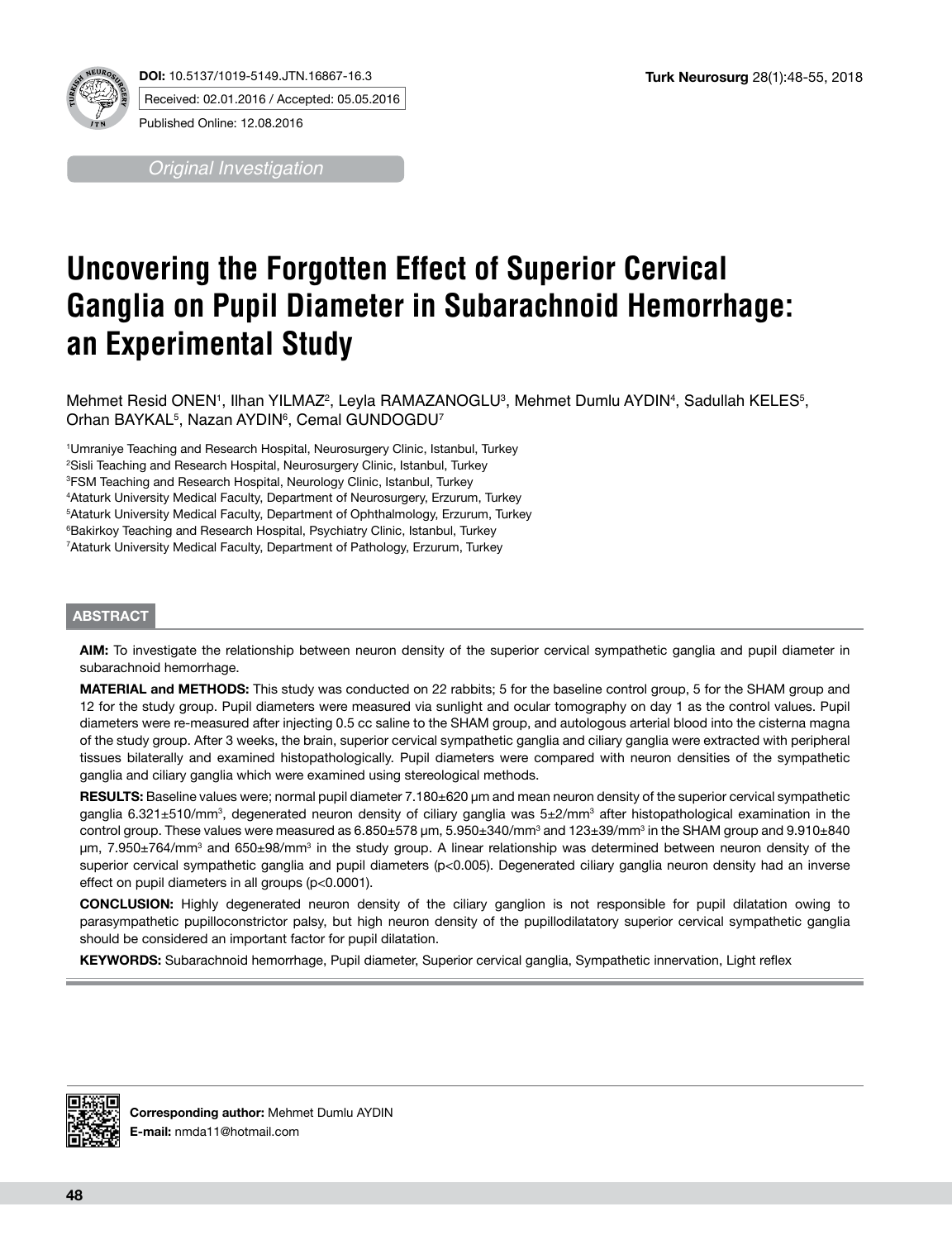#### █ **INTRODUCTION**

The parasympathetic innervation of the pupillary light reflex is supplied by postganglionic fibers of the ciliary ganglion of the third cranial nerve (oculomotor nerve).<br>The fibers criginate from the Edinger-Westphal pucku reflex is supplied by postganglionic fibers of the ciliary The fibers originate from the Edinger-Westphal nucleus (EWN) in the mesencephalon and they are responsible for constriction of the pupils (29). The dilation of pupils is regulated by the sympathetic postganglionic fibers of the superior cervical ganglia (SCGs) which are located along the cervical and thoracic parts of spinal cord (34). Subarachnoid hemorrhage (SAH) causes neuronal degeneration in the ciliary ganglia (CG) due to oculomotor nerve (OMN) ischemia. This seems to be responsible for the abnormalities of light reflex in SAH (2). Horner's syndrome, which consists of miosis, ptosis and ipsilateral facial anhidrosis, is seen when there is an interruption of the sympathetic nerve supply to the neck and head (22). Pathological causes include lesions in the brainstem or cervical part of the spinal cord (32).

SAH is a serious and fatal disorder. It causes extracranial complications besides intracranial complications (1,11,25,52). One of the most common physical signs seen in SAH patients is the abnormalities of pupil diameters. Once the blood leaks into the subarachnoid space, it causes microembolisms and vasospasm of the vascular feeding structures surrounding the roots of oculomotor nerve. These vascular changes damage both the oculomotor nerve and the ciliary ganglia (14,38). Oculomotor nerve involvement may also be seen during the days after SAH. Delayed cerebral ischemia causes cerebral edema and this swelling is responsible for the involvement. Changes in pre-ganglionic parasympathetic fibers of oculomotor nerve result in mydriasis in the late phase of SAH (38). Oculomotor nerve palsy seems to be the most common cause of pupillary irregularities, but we believe that the role of the sympathetic system should be also considered as another important factor.

Spinal cord disorders, such as ischemic myelopathy (15), hemi-spinal cord infarction (30), cervical intramedullary ependymoma (21), and cervical epidural hematoma (46), also cause Horner's syndrome. The role of sympathetic systems regulating pupil diameter should be also investigated if any light reflex anomalies are observed during SAH. In the current study it was noticed that superior cevical ganglia neuron density has an interesting role on the regulation of pupil diameter as well as on the oculomotor nerve network following SAH. Superior cervical sympathetic ganglia with high neuron density may cause pseudodilatation of the pupils or oculomotor network palsy-induced mydriasis may be augmented by explained mechanisms. Radicular oculomotor nerve ischemia and related ciliary ganglion degeneration were also observed to have important roles in mydriatic pupil development. High neuron density of superior cervical sympathetic ganglia should be considered an important factor in the development of mydriatic pupil in both normal conditions and in various neurological pathologies that affect the light reflex. To the best of our knowledge, this condition has not been studied in the literature yet.

The aim of this study was to investigate the role of the sympathetic system on pupil diameter regulation, because studies on how the pupil diameter is regulated by the autonomic nervous system are inadequate. All physicians know that the light reflex is controlled by parasympathetic fibers of the oculomotor nerves and sympathetic fibers of the SCG. However, no physician has noticed the sympathetic system's role in determining the pupil diameter in both diagnostic and therapeutic practice.

# █ **MATERIAL and METHODS**

This study was conducted on 22 rabbits  $(2.5-3 \text{ kg})$   $(3\pm0.5 \text{ kg})$ with 5 used as the baseline control group, 5 as the SHAM group and 12 as the study group. The pupil diameters of all animals were measured via sunlight and ocular tomography on the first day and those results were accepted as control values. All animals were followed up for three weeks with daily pupil diameter measurements. The SHAM and study groups were anesthetised with subcutaneous 15 mg/kg of lidocaine hydrochloride, 25 mg/kg of ketamine hydrochloride and 1 mg/kg of acepromazine. Then, posterior craniocervical region was shaved and 0.5 cc autologous blood -taken from the auricular artery- injected into the cisterna magna of the animals belonging to study group. Only 0.5 cc physiological saline was injected into the cisterna magna of the rabbits in the SHAM group. Three rabbits were excluded from the study because they died due to technical problems. The remaining animals were followed-up for three weeks and then sacrificed under general anesthesia. SCGs and ciliary ganglions were examined histopathologically using Stereological methods. For the stereological analysis, the specimens were dehydrated in 10% formalin solution and embedded in paraffin blocks and 5 µm sections were stained with hematoxylin & eosin and Terminal deoxynucleotidyl transferase dUTP nick end labeling (TUNEL) methods (Figures 1, 2) (9,19).

The physical dissector method was used to estimate the numbers of normal and degenerated neurons in both ciliary and SCGs (9,19,48). Data were obtained from dissector pairs, which consisted of parallel sections taken at specified intervals until the tissue samples were exhausted. Two consecutive reference and look-up sections were prepared on each slide. All of the 20 dissector pairs were taken from each specimens to analyse the neuron densities of CG and SCG. Unbiased counting frames were placed on consecutive sections on a computer screen to estimate the neuron numbers in the ganglions according to the dissector method (Figure 3A,B). The bottom and the left hand edges of the frames were considered as exclusion lines with the extension lines. Other boundaries of the frames and the top-right corner were accepted as inclusion points and particles on these lines or located inside of frames counted as a dissector partide. The visible neurons in the reference section of the ganglions were counted as countable rational neurons. In order not to double the number of dissector pairs without taking new sections, reference and look-up sections were turned backward (9,17,19,48).

The mean numerical density of CG and SCG neurons (*NvGN*) per mm<sup>3</sup> was calculated using the following formula: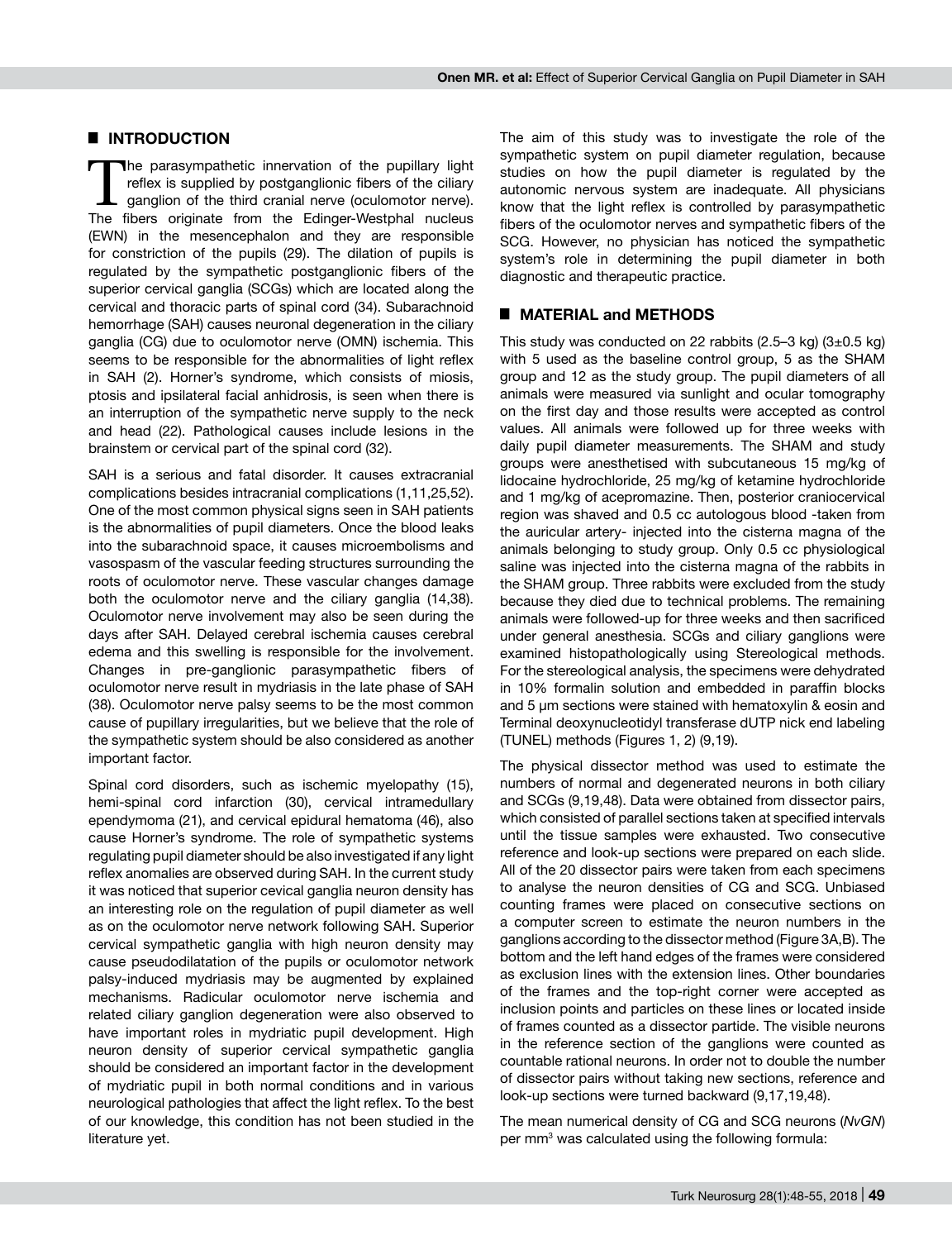## $NvGN = \sum Q^N/N/txA$

The total counted numbers of neurons appearing only in the reference sections are shown as  $\{QUOTE\sum Q^{-}N\}$ ; section thickness is presented as *t* and area of the counting frame is shown as *A*. The Cavalieri volume estimation method was used to estimate the total number of neurons in each ganglion. The total neuron numbers were estimated by multiplication of the volume (mm<sup>3</sup>) and numerical density of neurons in each ganglion (9,19).

#### **Statistical Analysis**

Counted neuron numbers were presented as mean±SD. The data were analyzed with the non-parametric Mann-Whitney U-test.

#### █ **RESULTS**

The normal pupil diameter was measured as 7.180±620 µm in all animals before the experiment. These values were determined as 6.850±578 µm in the SHAM group and 9.210±840 µm in the study group.

SAH-induced brain edema, clot formation, displacements and bloody material leakage into the oculomotor nerve roots and basal brain arteries, microembolism in the basilar artery and arachnoid pia adhesions were detected on the macroscopical examinations of the brains in the study group. Basal cisterns and subarachnoid space of the OMNs were not examined well due to meningeal and cortical inflammatory changes (Figure 1). On microscopic examination of the ciliary ganglia, the surface and the nucleus of degenerated neurons were irregular with prominent indentations. Cellular angulations, cytoplasmic condensation, nuclear shrinking, nucleus migration to the periphery and peri-cytoplasmic halo formation were regarded as degeneration criteria of neurons (9,19). Apoptotic neuronal degeneration was detected by TUNEL method in CG (34%), but apoptotic degeneration was not significant in SCG because SCG is supplied by the external carotid artery that was rarely affected by SAH-related vasospasm (4%).

The stereological analysis of SCG and CG was as follows: mean neuron density of superior cervical sympathetic ganglia was 6.321 $\pm$ 510/mm $^3$  and degenerated neuron density of ciliary ganglia was 5±2/mm<sup>3</sup> after histopathological examination in

**Table I:** The Stereological Analysis of SCG and Ciliary Ganglia is Presented for the 3 Groups. There was a Linear Relationship Between the Neuron Density of the Superior Cervical Sympathetic Ganglia and Pupil Diameters (p<0.005), but Degenerated Ciliary Ganglia Neuron Density had an Inverse Effect on Pupil Diameters in all Groups (p<0.0001)

|              | Pupil Diameter (um) | Normal Neuron in SCG/mm <sup>3</sup> | Degenerated Neuron in CG/mm <sup>3</sup> |
|--------------|---------------------|--------------------------------------|------------------------------------------|
| Normal group | 7.180±620           | $6.321 \pm 510$                      | $5+2$                                    |
| SHAM group   | $6.850 + 578$       | $5.950 \pm 340$                      | $123 + 39$                               |
| Study group  | $9.910 + 840$       | 7.950±764                            | 650±98                                   |



**Figure 1:** A photographic image of oculomotor nerves (OMN) and related anatomical structures of a rabbit in the right upper corner. At the base, the histological appearance of ciliary ganglion with degenerated apoptotic neurons (AN) is seen (TUNEL, x4).



**Figure 2:** A schematic drawing of cervical ganglia and related anatomical structures of a rabbit in the right upper corner (SSG: Superior cervical sympathetic ganglion, MSG: Middle cervical sympathetic ganglion, ISG: Inferior cervical sympathetic ganglion, STG: Stellate ganglion). At the base, histological appearance of superior cervical sympathetic ganglion is seen (TUNEL, x4) (The schmatic picture was drawned by S. Kayaci).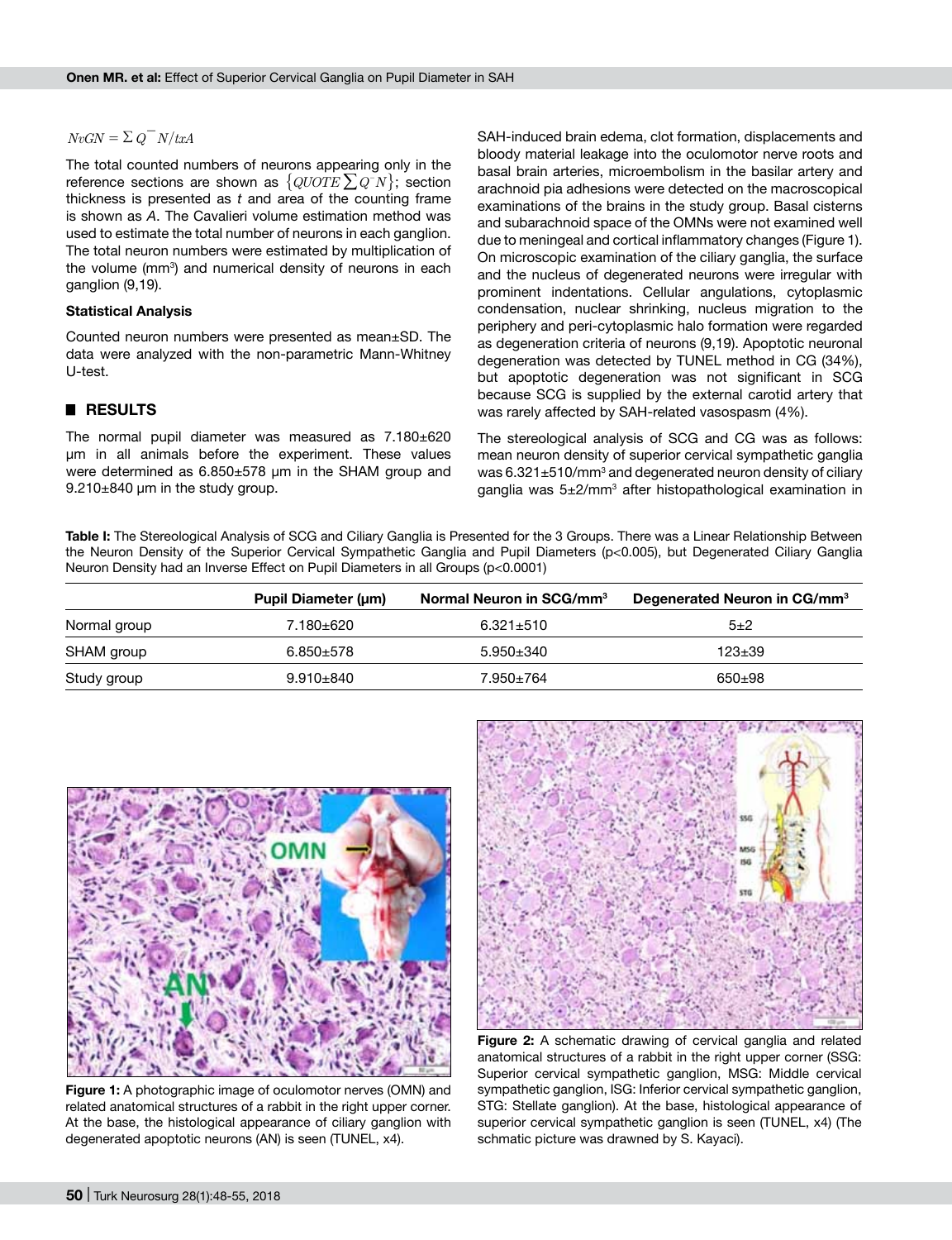the control group. These values were determined as  $6.850\pm578$ µm, 5.950±340/mm3 and 123±39/mm3 in the SHAM group and  $9.910\pm840$  µm,  $7.950\pm764/\text{mm}^3$  and  $650\pm98/\text{mm}^3$  in the study group. There was a linear relationship between the neuron density of superior cervical sympathetic ganglia and pupil diameters (p<0.005), but degenerated ciliary ganglia neuron density was determined to have an inverse effect on pupil diameters in all groups (p<0.0001). Radicular oculomotor nerve ischemia and related ciliary ganglion degeneration were seen to have important roles in mydriatic pupil development. High neuron density of superior cervical sympathetic ganglia should also be considered as an important factor in the development of mydriatic pupil in both normal conditions and in various neurological pathologies that affect the light reflex (Figures 4-6).

## █ **DISCUSSION**

The pupillary light reflex is considered a multineuron arc pathway. The impulses from the retinal ganglion cells travel through the optic nerve, optic chiasm and optic tract and ascend to the olivary pretectal nucleus that lies close to the superior colliculus. Then the impulses pass to the parasympathetic nuclei (Edinger-Westphal nuclei) of the oculomotor nerve and travel to the ciliary ganglion. These fibers are responsible for controlling the muscles of the iris via the short ciliary nerves. The accessory oculomotor nuclei and the periaqueductal gray receive input from the olivary pretectal nucleus and act upon the pupillary light reflex. Fibers from the interstitial nucleus of Cajal, nucleus of the posterior commissure and nucleus of Darkschewitsch coming to the Edinger-Westphal nucleus are small dense projections. On the other hand, the rostral part of the periaqueductal gray sends high-density projections to the Edinger-Westphal nucleus. The nucleus of Darkschewitsch and periaqueductal gray also send fibers to the thoracic level of the spinal cord. Current studies have shown that the regulation of the parasympathetic preganglionic neurons in the Edinger-Westphal nucleus is supplied by dual pathways: the pretectal olivary nucleus –Edinger-Westphal pathway and the pathway between accessory oculomotor nuclei and periaqueductal gray. Light sensitive impulses travel from olivary pretectal nucleus- periaqueductal gray- spinal cord and reach the sympathetic superior cervical ganglion that also controls iris musculature. Periaqueductal gray is considered to have a function both in the parasympathetic and sympathetic regulation of the pupillary light reflex (29).

The autonomic nervous system has various effects on ocular functions. It manages these functions via the pathway of parasympathetic innervation originating from ciliary and pterygopalatine ganglia and also through sympathetic innervation through postganglionic fibers originated from the superior cervical ganglion. The ciliary ganglion sends fibers to the ciliary body and the sphincter pupillae muscle of the iris. They are responsible for accommodation and constriction of the pupils. The superior cervical ganglion sends fibers to the dilator pupillae for pupil dilation. These structures are supplied by projections from the pterygopalatine and superior cervical ganglion. Additionally the trigeminal sensory fibers influence many of the regions of the eye and also have some effect on neurons within the ciliary and pterygopalatine ganglia (34).

Any interruption in the pathway from the nucleus to the orbit can result the oculomotor nerve. Lesions at the level



Figure 3 A,B: Stereologic cell counting of the superior cervical ganglia in a rabbit. Purpose of the physical dissector method wherein micrographs in the same fields of view (**a,b**) were cut off in two parallel, adjacent thin sections separated by a distance of 5 µm. The upper and right lines in the unbiased counting frames characterize the inclusion lines, and the lower and left lines, containing the extensions, are exclusion lines. The neuronal nucleoli touching the inclusion lines were excepted, and the nucleoli profiles touching the inclusion lines and positioned inside the frame were counted as dissector units unless their profile protracted up to the reference section. The number of neurons from the two dissectors appears in a volume given by the creation of the counting frame area and the distance between the sections. The numerical density of the neurons is estimated as NvGN=SQ– GN/txA. In this claim, the nucleoli marked with '1,4,5.6' are dissector particles in A. Section B shows them as they disappeared. The nucleoli marked with '2,3,7,8' are not a dissector particle in A. Section B shows '3,4,6-8' as it disappeared (H&E, x40).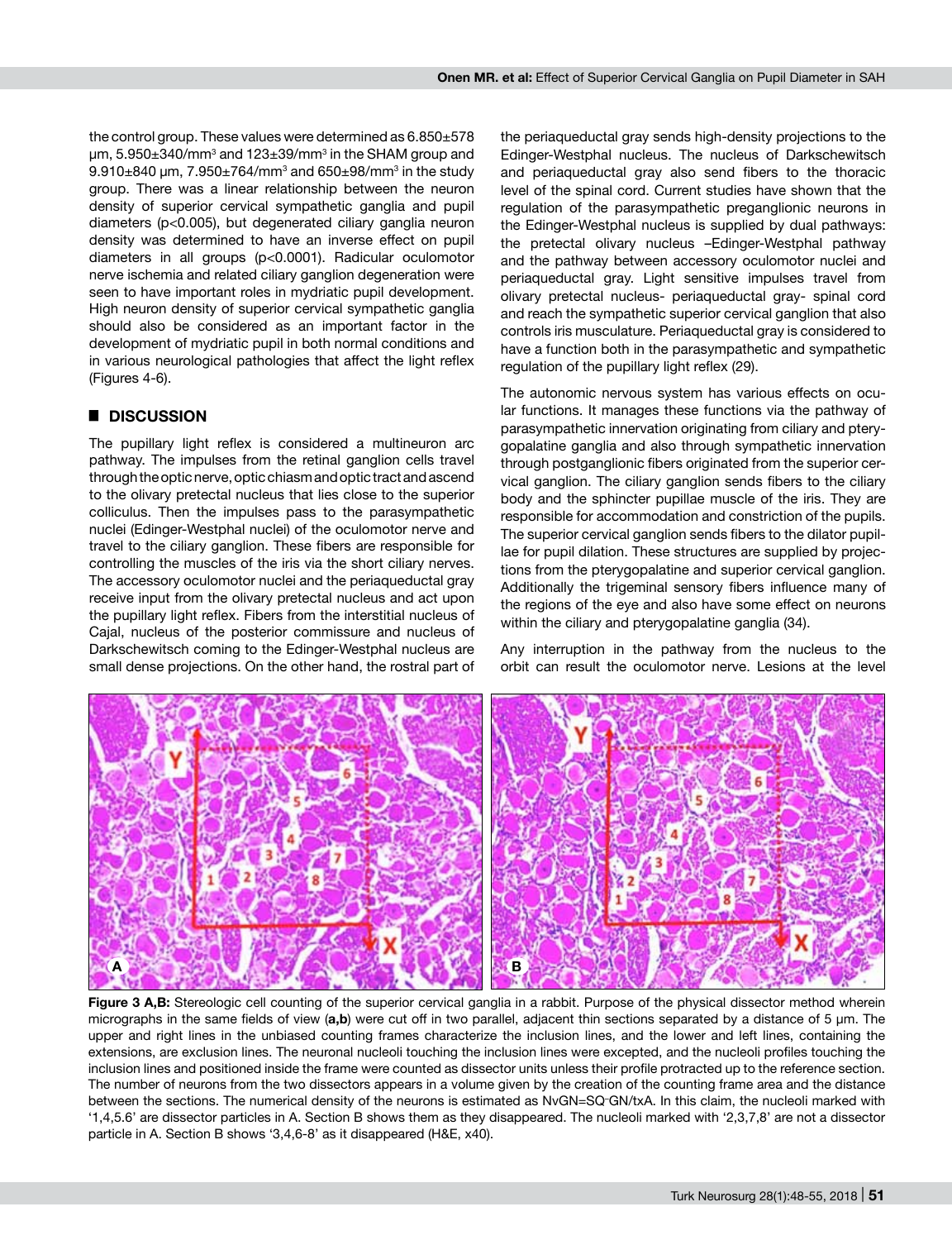of the mesencephalic nucleus, interpedincular fossa, sinus cavernosus, and orbit cause third cranial nerve dysfunctions. Ischemic or hemorrhagic lesions or mass lesions cause the paralysis of oculomotor nerve lead to oculomotor nerve palsy (27). Trauma and bacterial meningitis are other reasons for isolated oculomotor nerve palsy (23,41). Involvement of the oculomotor nerve is also frequently seen in pachymeningitis (38). Increased intracranial pressure, meningitis and SAH are predisposing factors in nerve palsy (26). Pupillary autonomic mechanisms have been regained and re-normalized in the presence of aberrant autonomic regeneration in the ciliary ganglion (36). Without herniation, we can see a dilated,

unreactive pupil to light in meningitis due to the degeneration of light reflex modulation pathways (35).

Although the ciliary ganglion is a parasympathetic ganglion, some sensitive and sympathetic fibers are found in ball. Parasympathetic pupillodilatatory fibers originating from the oculomotor nerve travel as preganglionic fibers, synapse in the Edinger-Westphal nucleus and continue as postganglionic fibers innervating sphincter pupillae and ciliary muscles through the short ciliary nerves. The sensitive root from the nasociliary nerve and the sympathetic root from the internal carotid artery do not synapse. Some mammals do not have



**Figure 4:** Image of normal rabbit pupil diameter and ocular tomography device software document.



**Figure 5:** A less dilated pupil with low neuron density including CSG and low degenerated neuron density including CG.



**Figure 6:** A more dilated pupil with high neuron density including CSG and high degenerated neuron density including CG.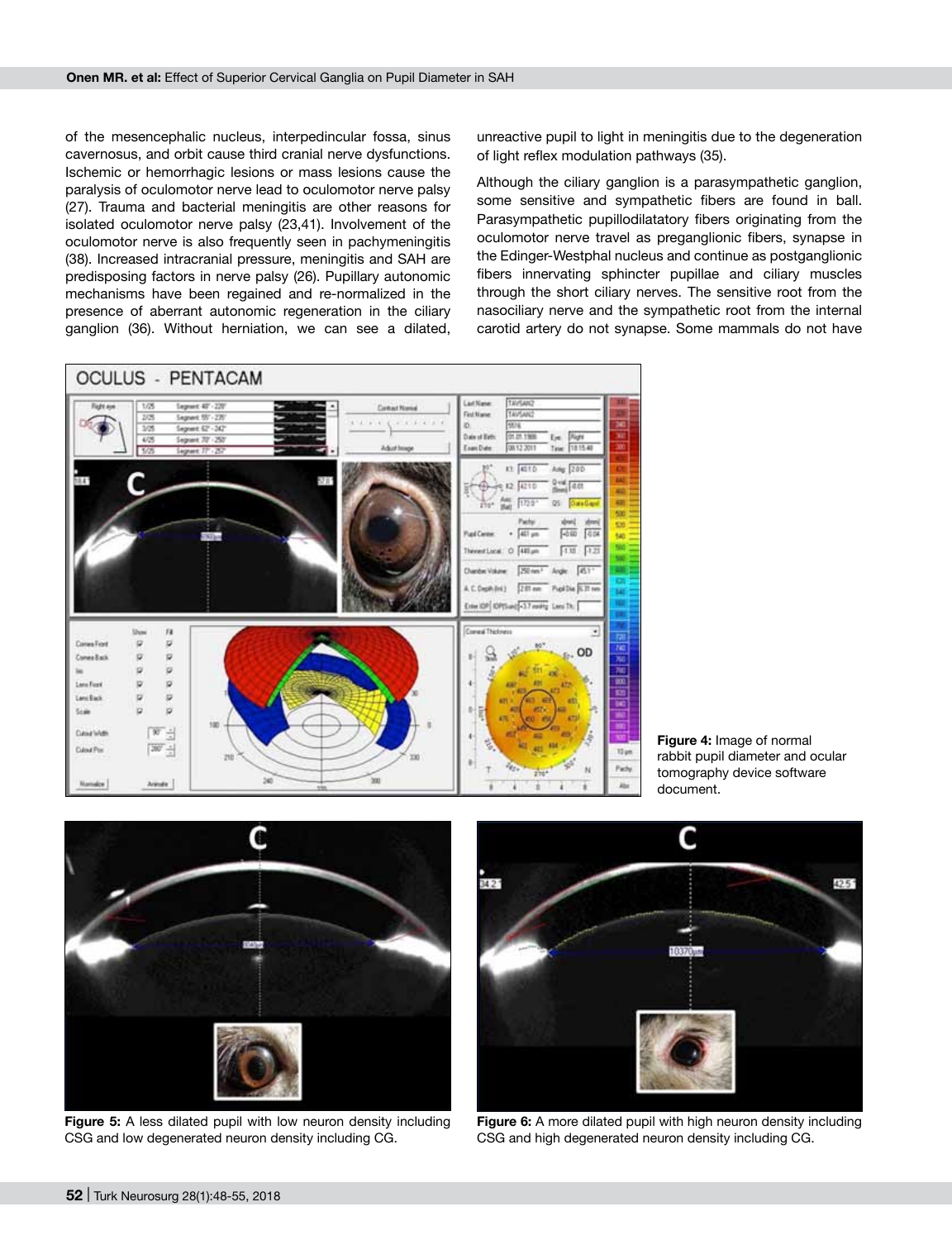sympathetic and sensitive fibers. In the ciliary ganglion, only the parasympathetic fibers synapse. Parasympathetic postganglionic fibers innervate the constrictor muscles of the pupils and ciliary muscles of the lens. This autonomous pathway regulates accommodation and light reflexes (42,47,53) because the cisternal parts of the oculomotor nerve and optic nerve are covered by meninges (42), and they have a rich blood supply around the nerves, and meningitis or SAH can easily influence these nerves. Thus, SAH or meningitis can easily damage the vessels of these nerves in the subarachnoidal spaces. As a result, neuropraxia, axonolysis and intraneuronal fibrosis, oculomotor nerve palsy and visual anomalies can be seen due to microembolism of the feeding arteries (13,14,43).

Ciliary ganglia contain multipolar and larger neurons compared to typical autonomic ganglia. Although, one week following the preganglionic damage, neurons change their shape and become irregular with nuclear displacement to the periphery of the neuron; at 21 and 28 days following surgery, neurons again become normal and CG functions start to re-normalize. Following the  $4<sup>th</sup>$  day of surgery, nearly all axon terminals are affected and 45 days after surgery axon terminals cannot be seen. The satellite cells, macrophages and Schwann cells remove the debris of degenerated ganglial materials (55,56). Complete cell damage occurs in all of the ganglial neurons after SAH, because of total interruption of preganglionic innervation (38,54,56). Aneurysmatic compression lesions of the oculomotor nerve also lead to cellular necrosis and loss in the ciliary ganglia (38).

In this study, we aimed to understand the relationship between the sympathetic system and the caliber of the pupils in SAH, because previous studies are inadequate. We all know that parasympathetic fibers of the oculomotor nerve are responsible for the light reflex. However, few of us know that sympathetic fibers of the superior cervical ganglion have a major affect on controlling the pupil diameter in both therapeutic and diagnostic practice. Particularly, spinal cord and its parts have not been studied in spinal SAH.

The light reflex is very important in clinical practice, particularly for neurological disorders. Not only is the oculomotor nerve function checked, but sympathetic system examination should also conducted during the clinical approach, especially in SAH. We should keep in mind that the spinal sympathetic center (Th-1)-originated pupilloregulatory network disorders lead to pinpoint or anisocoric pupils and serious diagnostic problems may be inevitable.

#### **Stereological Method**

Estimation of the normal and degenerated neurons in each are important, because a bias can be seen with previous counting methods. In this study, stereological methods were preferred to examination of the ganglia. Stereology is more useful, because it is a mathematical method associated with three-dimensional morphometric analysis arising from the structural and multidimensional derangements. It also defines quantitative measurements of shape, size, number and orientation in space (6,17,48). Cavalieri and others described dissector method in their former studies (9,18,19,40). Stereology can

easily estimate the neuron numbers, intuitively simple, free from assumptions about particle shape, size, and orientation because this method is not affected by over-protection and truncation.

Transient pupillary dilatation occurs in migraine, because of the interruption of parasympathetic supply (40). In childhood, fixed, dilated pupils are also seen due to interruption of parasympathetic innervation (20). Parasympathetic fibers of OMN of the eyes are more affected in connective tissue disorders, because of ischemia in the ciliary ganglion (3,10). Axial length of the eye and choroidal thickness are controlled by the parasympathetic nervous system (44). There is a correlation between the rate of diabetic retinopathy and autonomic neuropathy (45). Pupil reflexes have been reported to be abnormal in 88.5% of diabetics with proliferative retinopathy (7,45). According to current research, because of the involvement of the feeding arteries of oculomotor nerve, axonal degeneration develops so that neuronal damage was seen in the ciliary ganglia. Aneurysmatic compression is also known to damage neurons in the ciliary ganglion (38).

Autonomic neuropathy is also correlated with primary glaucomas. There is parasympathetic dysregulation in ocular hypertensive patients (7). Microscopic examination of ciliary ganglia of glaucomatous patients has shown a degredation of the cytoplasm, proliferation of cells, and mitochondrial and nuclear degeneration (7,12). Age-related changes can also be seen in the CG of healthy subjects. Age-related changes such as degeneration, hemorrhage, and proliferation around the nucleus, it is possible to say that ciliary ganglia are responsible for neuropathic innervation of eye membranes and take part in the glaucomatous process (50). Meningitis can induce inflammatory changes, vasculitis, microembolism and vasospasm of the brain arteries and the ophthalmic artery so that cellular injury and necrosis can be triggered in both oculomotor nerves and the ciliary ganglion (13,14,43). These histopathological degenerations of the ciliary ganglia may be responsible for pupillary diameter abnormalities.

#### **Pupil Diameter Regulating Servical Sympathetic Ganglia**

Preganglionic neurons are situated in spinal segments from T1 to T10. These sympathetic preganglionic neurons send fibers to the satellite ganglion. Neurons associated with the superior cervical ganglion are situated in segments T1 to T8. The soma of these neurons travel in the rostrocaudal direction and dendrites continue to the intermediolateral cell column. It has been reported that only 5% of neuron axons innervated by the superior cervical ganglion do not pass through the stellate ganglion and almost 95% of the neurons innervating the superior cervical ganglion have axons that pass through the stellate ganglion (39).

#### **Sympathetic Pathologies**

Horner syndrome consists of ptosis, miosis and ipsilateral facial anhidrosis. The lesions that cause compression at the level of C4-C5 cause interruption of the oculo-sympathetic pathway, so Horner syndrome occurs (32). The diameter of the pupil is smaller (5). Horner syndrome involves an injury affecting the ocular sympathetic nerve that gives rise to miosis, palpebral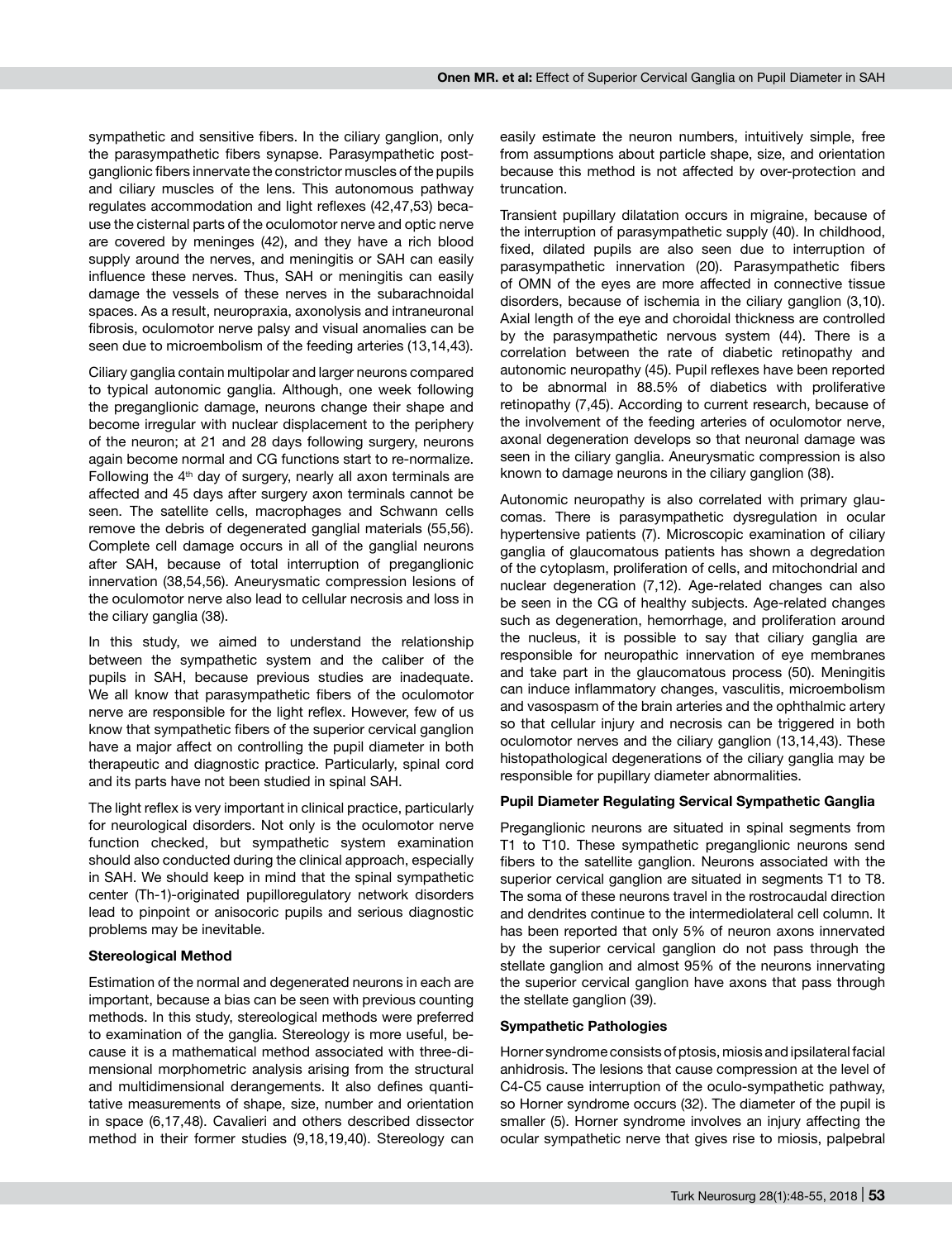ptosis and enophthalmos, and is accompanied by hemifacial anhidrosis in its complete forms. Lesions around endothoracic fascia cause Horner syndrome, because this area is closely related to the cervical sympathetic chain. Fibrosis is seen in these cases. After thoracic surgery, Horner syndrome can be seen in the acute phase or as a later complication (24).

Horner syndrome can be triggered after viral infections in the cervical spinal cord (31). Congenital or post-traumatic cervicothoracic metabolic disorders (22), cervical epidural hematoma (46), brachial plexus lesions (16), spinal invasion of the left apical lung cancer (51), a cervical intramedullary ependymoma (21), ischemic myelopathy (15), spinal cord ischemia after endovascular repair of the descending thoracic aorta (4), hemi-spinal cord infarction secondary to vertebral artery dissection in congenital afibrinogenemia (30), ventromedial infarction of the brain stem (49) and Chiari malformations with a syrinx extending to the C2 to C4 level (28) may be responsible for Horner syndrome. Healing can be seen in some patients after traumatic or penetrating cervical spinal cord injuries (33).

# █ **CONCLUSION**

Neuronal degeneration of the ciliary ganglia induced by SAH may be responsible for mydriatic pupil. It is considered that the pre-synaptic parasympathetic degeneration of the ciliary ganglia could cause ciliary ganglia degeneration, same as the anterograde transneuronal degeneration process in SAH. In this study, since both optic nerve and oculomotor nerve pathways of light reflex network were affected by SAH, degeneration of the ciliary ganglia may be responsible for the light reflex abnormalities following SAH. Inflammation of the oculomotor nerve in the subarachnoidal space can result in pre-ganglionic axotomy for ciliary ganglia. Abnormalities of light and accommodation reflexes and tonic pupil development are not only secondary to oculomotor nerve involvement, but also secondary to neuronal degeneration in ciliary ganglia (8,27).

Radicular oculomotor nerve ischemia and related ciliary ganglion degeneration have important roles in the development of mydriatic pupil. However, it should be considered that high neuron density of superior cervical sympathetic ganglia may also be an important factor in the development of mydriatic pupil in both normal conditions and in various neurological pathologies that affect the light reflex. To the best of our knowledge, this has not been previously investigated in the literature.

# █ **REFERENCES**

- 1. Araz O, Aydin MD, Gundogdu B, Altas E, Cakir M, Calikoglu C, Atalay C, Gundogdu C: Preventive role of hilar parasympathetic ganglia on pulmonary artery vasospasm in subarachnoid hemorrhage: An experimental study. Turk Neurosurg 25: 519- 525, 2015
- 2. Aydin MD, Onder S, Ulvi H, Onder A, Baykal O: Histopathological alterations in ciliary ganglions in meningitis: An experimental study. Minim Invasive Neurosurg 48:297-301, 2005
- 3. Bertinotti L, Pietrini U, Rosso AD, Casale R, Colangelo N, Zoppi M, Matucci-Cerinic M: The use of pupillometry in joint and connective tissue diseases. Ann NY Acad Sci 966:446- 455, 2002
- 4. Böckler D, Kotelis D, Kohlhof P, von Tengg-Kobligk H, Mansmann U, Zink W, Hörner C, Ortlepp I, Habel A, Kauczor HU, Graf B, Allenberg JR: Spinal cord ischemia after endovascular repair of the descending thoracic aorta in a sheep model. Eur J Vasc Endovasc Surg 34:461-469, 2007
- 5. Cagan E, Sayin R, Dogan M, Peker E, Cagan HH, Caksen H: Bilateral brachial plexus palsy and right Horner syndrome due to congenital cervicothoracal syringomyelia. Brain Dev 32:595-597, 2010
- 6. Chang Z, Shen Z, Sun Y, Wang N, Cao D: Early repair treatment of electrical burns and recovery of tendons and nerves. Report of 194 operations. Ann NY Acad Sci 888:327-333, 1999
- 7. Clark CV, Mapstone R: Anterior segment autonomic dysfunction in ocular hypertension. Doc Ophthalmol 64:201 -207, 1986
- 8. Clark CV, Mapstone R: Parasympathetic denervation hypersensitivity of the iris in ocular autonomic nerve function in proliferative diabetic retinopathy. Eye 2:96-101, 1988
- 9. Cruz-Orive LM, Weibel ER: Recent stereological methods for cell biology: A brief survey. Am J Physiol 258:148 -156, 1990
- 10. Currie J, Lessell S: Tonic pupil with giant cell arteritis. Br J Ophthalmol 68: 135-138, 1984
- 11. Eseoglu M, Yilmaz I, Karalar M, Aydin MD, Kayaci S, Gundogdu C, Onen MR: The role of sympathectomy on the regulation of basilar artery volume changes in stenoocclusive carotid artery modeling after bilateral common carotid artery ligation: An animal model. Acta Neurochir 156: 963-969, 2014
- 12. Faschinger C, Kleinert K: Histologic and ultrastructural findings in the ciliary ganglion in normal eyes and in patients with glaucoma. Klin Monatsbl Augenheilkd 189:400-401, 1986 (In German)
- 13. Ferreira RC, Phan G, Bateman JB: Favorable visual outcome in cryptococcal meningitis. Am J Ophthalmol 124: 558-560, 1997.
- 14. Giombini S, Ferraresi S, Pluchino P: Reversal of oculomotor disorders after intracranial aneurysm surgery. Acta Neurochir 112:19-24, 1991
- 15. Greene CE, Higgins RJ: Fibrocartilaginous emboli as the cause of ischemic myelopathy in a dog. Cornell Vet 66:131- 142, 1976
- 16. Grundy DJ, Silver JR: Problems in the management of combined brachial plexus and spinal cord injuries. Int Rehabil Med 3: 57-70, 1981
- 17. Gundersen HJ: Notes on the estimation of the numerical density of arbitrary particles: The edge effect. J Microsc 111: 219-223, 1977
- 18. Gundersen HJ: Stereology of arbitrary particles. A review of unbiased number and size estimators and the presentation of some new ones, in memory of William R. Thompson. J Microsc 143: 43-45, 1986
- 19. Gundersen HJ, Bendtsen TF, Korbo L, Marcussen N, Moller A, Nielsen K, Nyengaard JR, Pakkenberg B, Sorensen FB, Vesterby A: Some new, simple and efficient stereological methods and their use in pathological research and diagnosis. APMIS 96: 379–394, 1988